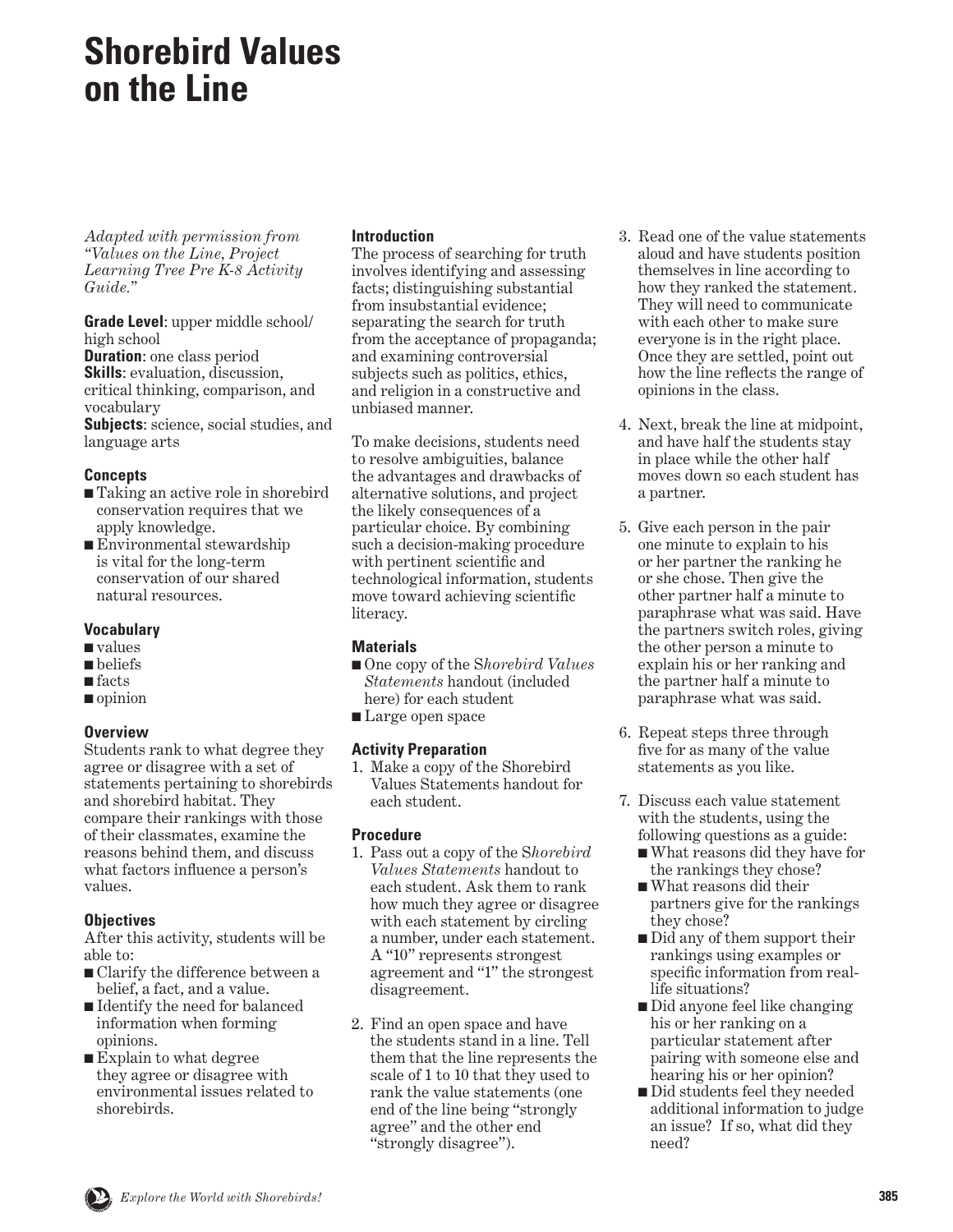■ Where do people's values come from? What kinds of experiences change or strengthen people's values?

> Alternative: Using chalk, string, or tape, create a scale of 1 to 10 on the ground. Make the scale 10 yards or meters long with the numbers one yard or meter apart. For a particular value statement, have the students place themselves as close as possible to the ranking they chose. When everyone is settled, make a diagram on the chalkboard or easel paper of how students are distributed on the scale. Have them do the exercises in steps three to five, and allow them to change their ranking based on what they learn. Have students once again position themselves on the scale. Draw another diagram showing their revised positions. Compare the diagrams and discuss the changes with the entire group.



SHOREB<sup>S</sup><sup>I</sup>STE<sup>R</sup> <sup>S</sup>C<sup>H</sup>